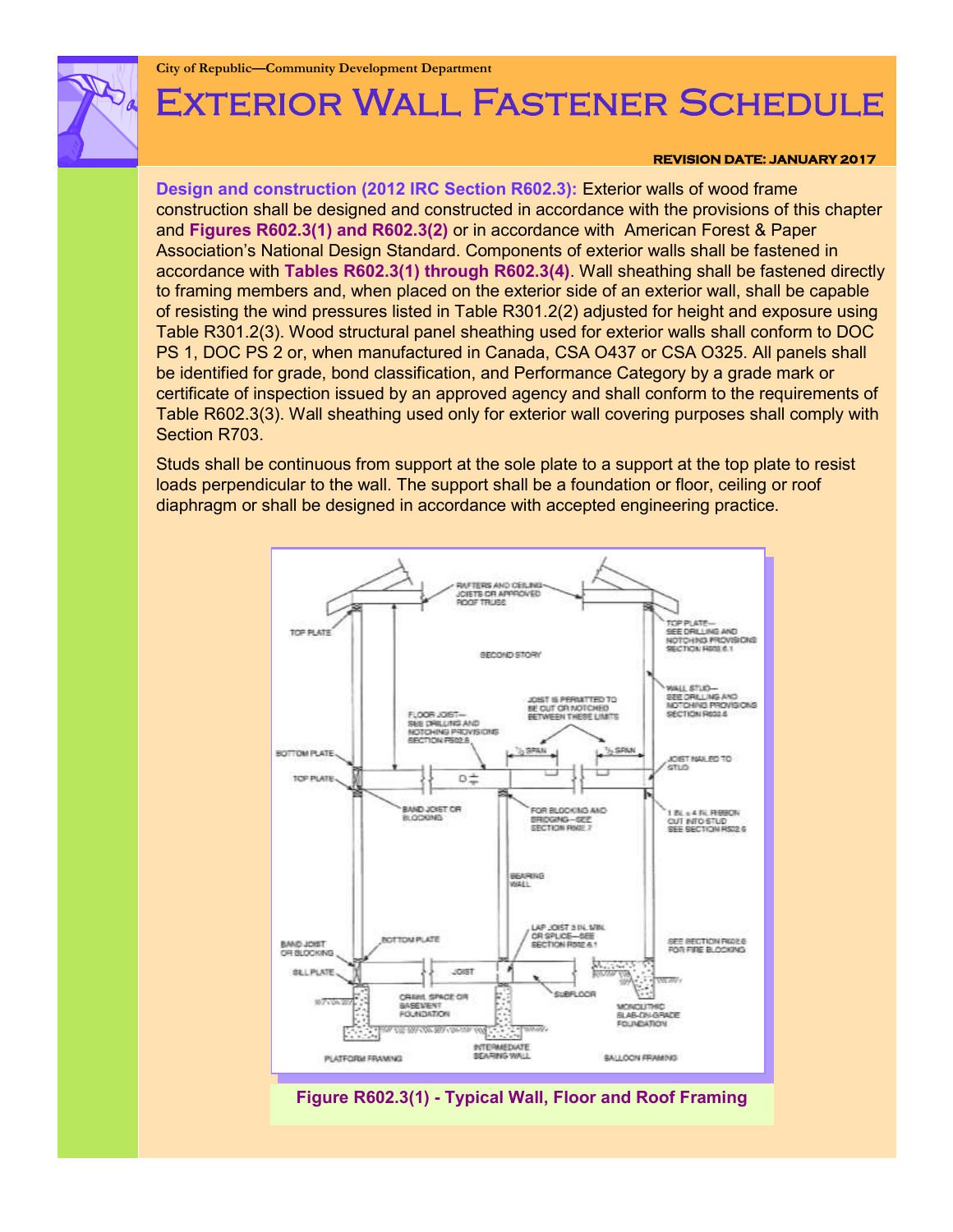



**Figure R602.3(2) - Framing Details**

Figures R602.3(1) and (2) in conjunction with the minimum nailing requirements of Table R602.3(1) and (2) provide typical wall framing details for construction of exterior walls.

All exterior wall coverings must be capable of resisting the wind pressures of 90 mph.

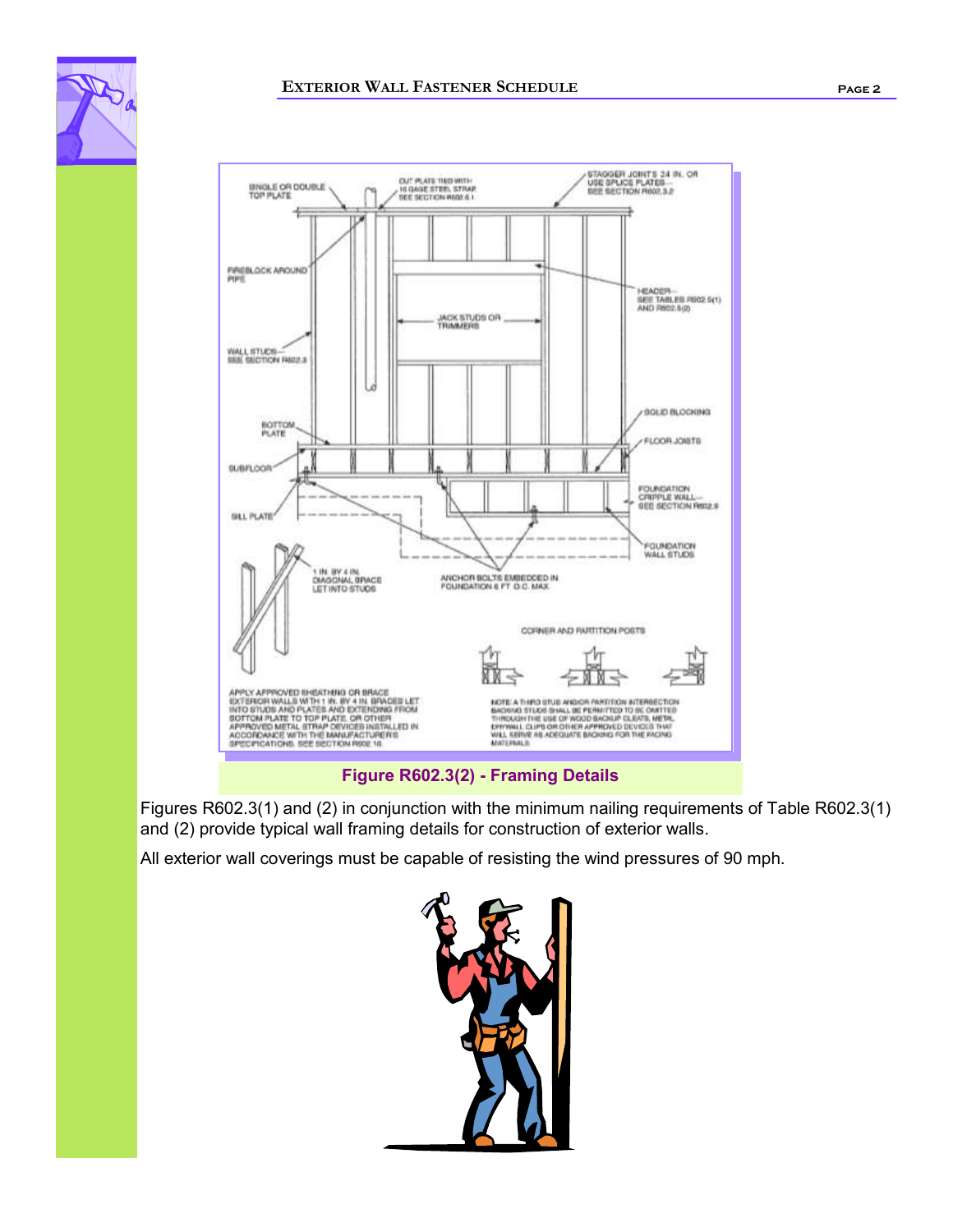| Table R602.3 (1) - Fastener Schedule for Structural Members                        |                                                                                |                                                                                                                  |  |  |  |  |  |
|------------------------------------------------------------------------------------|--------------------------------------------------------------------------------|------------------------------------------------------------------------------------------------------------------|--|--|--|--|--|
| <b>Description of Building Elements</b>                                            | Number and Type of Fastener <sup>a,b,c</sup>                                   | Spacing of Fasteners                                                                                             |  |  |  |  |  |
| <b>ROOF</b>                                                                        |                                                                                |                                                                                                                  |  |  |  |  |  |
| Blocking between joists or rafters to top plate,<br>toe nail                       | 3-8d $(2^1/2)$ x 0.113")                                                       |                                                                                                                  |  |  |  |  |  |
| Ceiling joists to plate, toe nail                                                  | 3-8d $(2^1/z'' \times 0.113'')$                                                |                                                                                                                  |  |  |  |  |  |
| Ceiling joists not attached to parallel rafter, laps<br>over partitions, face nail | 3-10d (3" x 0.128")                                                            |                                                                                                                  |  |  |  |  |  |
| Collar tie to rafter, face nail or $1^{1}/_{4}$ x 20 gauge<br>ridge strap          | 3-10d (3" x 0.128")                                                            |                                                                                                                  |  |  |  |  |  |
| Rafter or roof truss to plate, toe nail                                            | 3-16d box nails $(3^{1}/2)$ x 0.135") or 3-10d com-<br>mon nails (3" x 0.148") | 2 toe nails on one side and 1 toe nail on op-<br>posite side of each rafter or truss <sup>i</sup>                |  |  |  |  |  |
| Roof rafters to ridge, valley or hip rafters, toe<br>nail or face nail             | 4-16d $(31/2 x 0.135")$ 3-16d $(31/2 x 0.135")$                                |                                                                                                                  |  |  |  |  |  |
|                                                                                    | <b>WALL</b>                                                                    |                                                                                                                  |  |  |  |  |  |
| Built-up studs, face nail                                                          | 10d (3" x 0.128")                                                              | 24" O.C.                                                                                                         |  |  |  |  |  |
| Abutting studs at intersecting wall corners, face<br>nail                          | 16d $(31/2 x 0.135n)$                                                          | 12" O.C.                                                                                                         |  |  |  |  |  |
| Built-up header, two pieces with <sup>1/2</sup> " spacer                           | 16d" x 0.135")                                                                 | 16" O.C. along each edge                                                                                         |  |  |  |  |  |
| Continuous header, two pieces                                                      | 16d" x 0.135")                                                                 | 16" O.C. along each edge                                                                                         |  |  |  |  |  |
| Continuous header to stud, toe nail                                                | 4-8d $(2^1/z'' \times 0.113'')$                                                |                                                                                                                  |  |  |  |  |  |
| Double studs, face nail                                                            | 10d (3" x 0.128")                                                              | 24" O. C.                                                                                                        |  |  |  |  |  |
| Double top plates, face nail                                                       | 10d (3" x 0.128")                                                              | 24" O. C.                                                                                                        |  |  |  |  |  |
| Double top plates, minimum 24" offset of end<br>joints, face nail in lapped area   | 8-16d $(31/2 x 0.135n)$                                                        |                                                                                                                  |  |  |  |  |  |
| Sole plate to joist or blocking, face nail                                         | 16d" x 0.135")                                                                 | 16" O.C.                                                                                                         |  |  |  |  |  |
| Sole plate to joist or blocking at braced wall<br>panels                           | 3-16d $(31/2 x 0.135n)$                                                        | 16" O.C.                                                                                                         |  |  |  |  |  |
| Stud to sole plate, toe nail                                                       | 3-8d ( $2^{1/2}$ " x 0.113") or 2-16d ( $3^{1/2}$ " x 0.135")                  | ---                                                                                                              |  |  |  |  |  |
| Top or sole plate to stud, end nail                                                | 2-16d $(31/2 x 0.135n)$                                                        |                                                                                                                  |  |  |  |  |  |
| Top plates, laps at corners and intersections,<br>face nail                        | 2-10d (3" x 0.128")                                                            |                                                                                                                  |  |  |  |  |  |
| 1" brace to each stud and plate, end nail                                          | 2-8d $(2^1/z'' \times 0.113'')$ 2 staples $1^3/z''$                            |                                                                                                                  |  |  |  |  |  |
| 1 x 6" sheathing to each bearing, face nail                                        | 2-8d $(2^1/z'' \times 0.113'')$ 2 staples $1^3/z''$                            | ---                                                                                                              |  |  |  |  |  |
| 1 x 8" sheathing to each bearing, face nail                                        | 2-8d $(2^1/z'' \times 0.113'')$ 3 staples $1^3/z''$                            |                                                                                                                  |  |  |  |  |  |
| Wider than 1 x 8" sheathing to each bearing,<br>face nail                          | 3-8d $(2^1/z'' \times 0.113'')$ 4 staples $1^3/z''$                            |                                                                                                                  |  |  |  |  |  |
| <b>FLOOR</b>                                                                       |                                                                                |                                                                                                                  |  |  |  |  |  |
| Joist to sill or girder, toe nail                                                  | 3-8d $(2^1/z'' \times 0.113'')$                                                | ---                                                                                                              |  |  |  |  |  |
| Rim joist to top plate, toe nail (roof applications<br>also)                       | 8d $(2^1/z'' \times 0.113'')$                                                  | 6" O.C.                                                                                                          |  |  |  |  |  |
| Rim joist or blocking to sill plate, toe nail                                      | 8d $(2^1/z'' \times 0.113'')$                                                  | 6" O.C.                                                                                                          |  |  |  |  |  |
| 1 x 6" subfloor or less to each joist, toe nail                                    | 2-8d $(2^1/z'' \times 0.113'')$ 2 staples $1^3/z''$                            |                                                                                                                  |  |  |  |  |  |
| 2" subfloor to joist or girder, blind and face nail                                | 2-16d $(31/2" x 0.135")$                                                       |                                                                                                                  |  |  |  |  |  |
| 2" planks (plank and beam - floor & roof)                                          | 2-16d $(31/2" x 0.135")$                                                       | At each bearing                                                                                                  |  |  |  |  |  |
| Built-up girders and beams, 2" lumber layers                                       | 10d (3" x 0.128")                                                              | Nail each layer as follows: 32" O.C. at top<br>and bottom and staggered. Two nails at<br>ends and at each splice |  |  |  |  |  |
| Ledger strip supporting joists or rafters                                          | 3-16d $(31/2" x 0.135")$                                                       | At each joist or rafter                                                                                          |  |  |  |  |  |

Continued on next page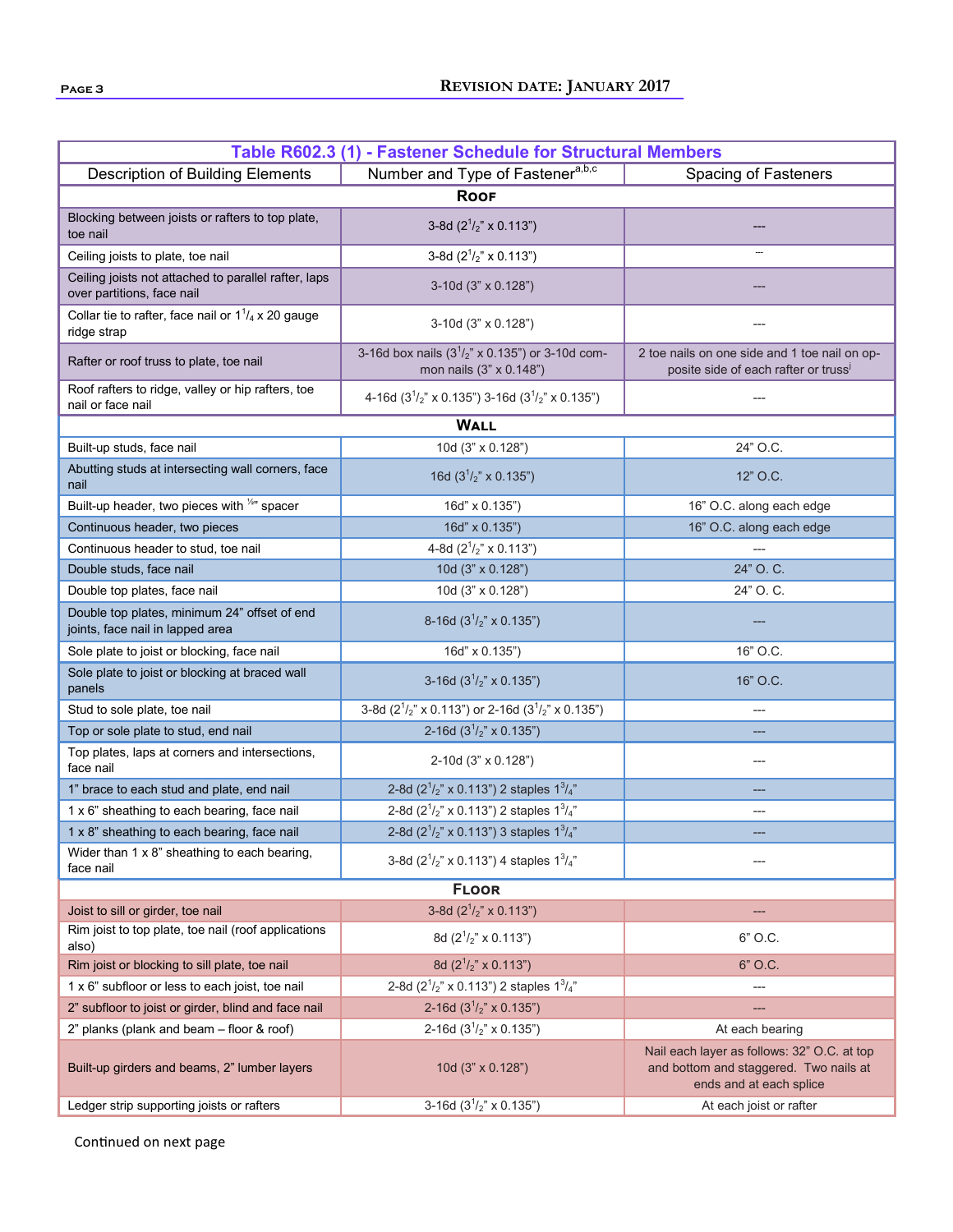### **EXTERIOR WALL FASTENER SCHEDULE Page 4**

|                                                                      |                                                                                                                     | Spacing of Fasteners |                                      |  |  |  |
|----------------------------------------------------------------------|---------------------------------------------------------------------------------------------------------------------|----------------------|--------------------------------------|--|--|--|
| <b>DESCRIPTION OF BUILDING</b><br><b>ELEMENTS</b>                    | Description of Fastenerb,c,e                                                                                        | Edges                | Intermediate Supports <sup>c,e</sup> |  |  |  |
|                                                                      |                                                                                                                     | $(inches)^{1}$       | (inches)                             |  |  |  |
|                                                                      | WOOD STRUCTURAL PANELS, SUBFLOOR, ROOF AND INTERIOR WALL SHEATHING TO FRAMING AND PARTICLEBOARD WALL SHEATH-        |                      |                                      |  |  |  |
| <b>ING TO FRAMING</b>                                                |                                                                                                                     |                      |                                      |  |  |  |
| $^{3}/_{8}$ " – $^{1}/_{2}$ "                                        | 6d common (2" x 0.113") nail (subfloor wall) <sup>j</sup>                                                           | 6                    | 12 <sup>9</sup>                      |  |  |  |
|                                                                      | 8d common $(2^{1}/2)$ x 0.131") nail (roof) <sup>f</sup>                                                            |                      |                                      |  |  |  |
| $19/32" - 1"$                                                        | 8d common nail $(2^1/z'' \times 0.113'')$                                                                           | 6                    | 12 <sup>9</sup>                      |  |  |  |
| $1^{1}/_{8}$ " - $1^{1}/_{4}$ "                                      | 10d common (3" x 0.128") nail or 8d ( $2^{1}/2$ " x<br>0.131") deformed nail                                        | 6                    | 12                                   |  |  |  |
|                                                                      | OTHER WALL SHEATHING <sup>h</sup>                                                                                   |                      |                                      |  |  |  |
| $\frac{1}{2}$ " structural cellulosic fiberboard<br>sheathing        | $1/2$ " galvanized roofing nail, $7/16$ " crown or 1"<br>crown staple 16 gauge, $1\frac{1}{4}$ " long               | 3                    | $6\phantom{1}6$                      |  |  |  |
| $25/32$ " structural cellulosic fiberboard<br>sheathing              | $1^3/4$ " galvanized roofing nail, $7/16$ " crown or 1"<br>crown staple 16 gauge, $1\frac{1}{2}$ " long             | 3                    | 6                                    |  |  |  |
| $1/2$ " gypsum sheathing <sup>d</sup>                                | $11/2$ " galvanized roofing nail; staple galvanized,<br>$1^{1}/_{2}$ " long; $1^{1}/_{4}$ " screws, type W or S     | $\overline{7}$       | $\overline{7}$                       |  |  |  |
| $\frac{5}{8}$ " gypsum sheathing <sup>d</sup>                        | $13/4$ " galvanized roofing nail; staple galvanized,<br>$1^5\frac{1}{8}$ long; $1^5\frac{1}{8}$ screws, type W or S | $\overline{7}$       | $\overline{7}$                       |  |  |  |
| WOOD STRUCTURAL PANELS, COMBINATION SUBFLOOR UNDERLAYMENT TO FRAMING |                                                                                                                     |                      |                                      |  |  |  |
| $\frac{3}{4}$ " and less                                             | 6d deformed (2" x 0.120") nail or                                                                                   |                      |                                      |  |  |  |
|                                                                      | 8d common (2 <sup>1</sup> / <sub>2</sub> " x 0.131") nail                                                           | 6                    | 12                                   |  |  |  |
| $^{7}/_{8}$ " – 1"                                                   | 8d common (2" x 0.120") nail or                                                                                     |                      | 12                                   |  |  |  |
|                                                                      | 8d deformed $(2^{1}/2)$ " x 0.131") nail                                                                            | 6                    |                                      |  |  |  |
| $1^{1}/_{8}$ " - $1^{1}/_{4}$ "                                      | 10d common (3" x 0.148") nail or                                                                                    |                      | 12                                   |  |  |  |
|                                                                      | 8d deformed $(2^{1}/2)$ " x 0.120") nail                                                                            | 6                    |                                      |  |  |  |

- a. All nails are smooth-common, box or deformed shanks except where otherwise stated. Nails used for framing and sheathing connections shall have minimum average bending yield strengths as shown: 80 ksi for shank diameter of 0.192 inch (20d common nail), 90 ksi for shank diameters larger than 0.142 inch but not larger than 0.177 inch, and 100 ksi for shank diameters of 0.142 inch or less.
- b. Staples are 16 gauge wire and have a minimum 7/16 inch on diameter crown width.
- c. Nails shall be spaced at not more than 6 inches on center at all supports where spans are 48 inches or greater.
- d. 4 foot by 8-foot or 4-foot by 9-foot panels shall be applied vertically.
- e. Spacing of fasteners not included in this table shall be based on Table R602.3(2).
- f. For regions having basic wind speed of 110 mph or greater, 8d deformed (21/2" × 0.120) nails shall be used for attaching plywood and wood structural panel roof sheathing to framing within minimum 48 inch distance from gable end walls, if mean roof height is more than 25 feet, up to 35 feet maximum.
- g. For regions having basic wind speed of 100 mph or less, nails for attaching wood structural panel roof sheathing to gable end wall framing shall be spaced 6 inches on center. When basic wind speed is greater than 100 mph, nails for attaching panel roof sheathing to intermediate supports shall be spaced 6 inches on center for minimum 48 inch distance from ridges, eaves and gable end walls; and 4 inches on center to gable end wall framing.
- h. Gypsum sheathing shall conform to ASTM C 1396 and shall be installed in accordance with GA 253. Fiberboard sheathing shall conform to ASTM C 208.
- i. Spacing of fasteners on floor sheathing panel edges applies to panel edges supported by framing members and required blocking and at all floor perimeters only. Spacing of fasteners on roof sheathing panel edges applies to panel edges supported by framing members and required blocking. Blocking of roof or floor sheathing panel edges perpendicular to the framing members need not be provided except as required by other provisions of this code. Floor perimeter shall be supported by framing members or solid blocking.
- j. Where a rafter is fastened to an adjacent parallel ceiling joist in accordance with this schedule, provide two toe nails on one side of the rafter and toe nails from the ceiling joist to top plate in accordance with this schedule. The toe nail on the opposite side of the rafter shall not be required.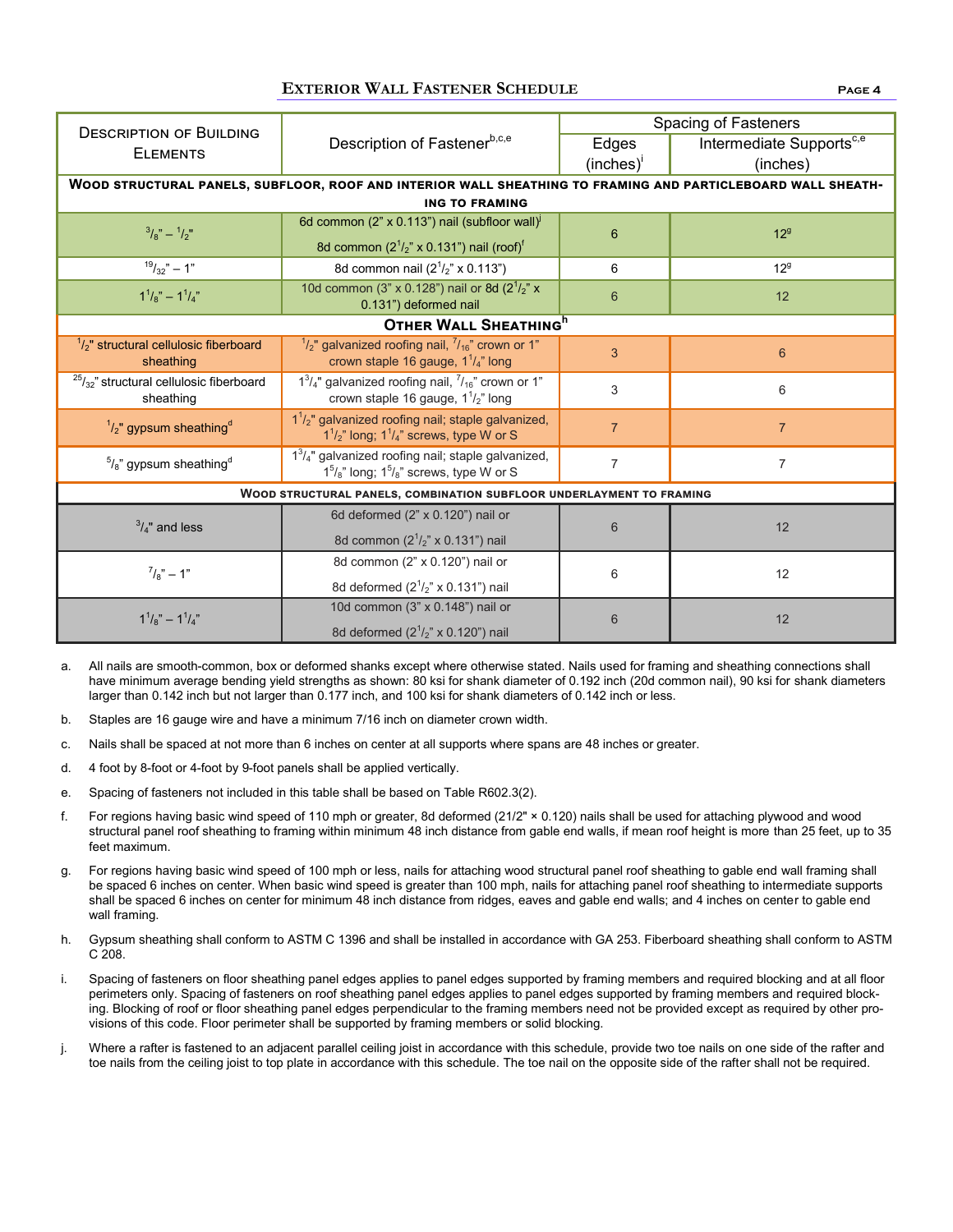# **Page 5 REVISION DATE: JANUARY 2017**

|                                                                                                      |                                                                                        | Spacing of Fasteners <sup>c</sup> |                   |  |  |  |  |
|------------------------------------------------------------------------------------------------------|----------------------------------------------------------------------------------------|-----------------------------------|-------------------|--|--|--|--|
| <b>Nominal Material Thickness</b>                                                                    | Description <sup>a,b</sup> of Fastener and Length                                      |                                   | Intermediate Sup- |  |  |  |  |
| (inches)                                                                                             | (inches)                                                                               | Edges (inches)                    | ports (inches)    |  |  |  |  |
| WOOD STRUCTURAL PANELS SUBFLOOR, ROOF <sup>9</sup> , AND WALL SHEATHING TO FRAMING AND PARTICLEBOARD |                                                                                        |                                   |                   |  |  |  |  |
|                                                                                                      | <b>WALL SHEATHING TO FRAMING</b> <sup>f</sup>                                          |                                   |                   |  |  |  |  |
|                                                                                                      | Staple 15 gauge $1^3/4$ "                                                              | $\overline{\mathbf{4}}$           | 8                 |  |  |  |  |
| Up to $\frac{1}{2}$                                                                                  | $0.097 - 0.099$ Nail $2^{1}/_{4}$ "                                                    | 3                                 | 6                 |  |  |  |  |
|                                                                                                      | Staple 16 gauge $1^3/4$ "                                                              | 3                                 |                   |  |  |  |  |
|                                                                                                      | 0.113 Nail 2"                                                                          | 3                                 | 6                 |  |  |  |  |
| $^{19}/_{32}$ and $^{5}/_{r}$                                                                        | Staple 15 and 16 gauge 2"                                                              | $\overline{4}$                    | 8                 |  |  |  |  |
|                                                                                                      | $0.097 - 0.099$ Nail $2^{1}/_{4}$ "                                                    | 4                                 | 8                 |  |  |  |  |
|                                                                                                      | Staple 14 gauge 2"                                                                     | 4                                 | 8                 |  |  |  |  |
|                                                                                                      | Staple 15 gauge $1^3/\frac{1}{4}$                                                      | 3                                 | 6                 |  |  |  |  |
| $^{23}/_{32}$ and $^{3}/_{4}$                                                                        | $0.097 - 0.099$ Nail $2^{1}/_{4}$ "<br>4                                               |                                   | 8                 |  |  |  |  |
|                                                                                                      | Staple 16 gauge 2"                                                                     | 4                                 | 8                 |  |  |  |  |
|                                                                                                      | Staple 14 gauge $2^1/4$ "                                                              | $\overline{4}$                    | 8                 |  |  |  |  |
| 1                                                                                                    | 0.113 Nail $2^{1}/_{4}$ "                                                              | 3                                 | 6                 |  |  |  |  |
|                                                                                                      | Staple 15 gauge 2 <sup>1</sup> /4"                                                     | $\overline{4}$                    | 8                 |  |  |  |  |
|                                                                                                      | $0.097 - 0.099$ Nail $2^{1}/2$ "                                                       | 4                                 | 8                 |  |  |  |  |
|                                                                                                      | FLOOR UNDERLAYMENT; PLYWOOD, HARDBOARD AND PARTICLEBOARD <sup>1</sup>                  |                                   |                   |  |  |  |  |
|                                                                                                      | <b>PLYWOOD</b>                                                                         |                                   |                   |  |  |  |  |
|                                                                                                      | $1^{1}/_{4}$ ring or screw shank nail-minimum                                          | 3                                 | $6\,$             |  |  |  |  |
| $^{1}/_{4}$ and $^{5}/_{16}$                                                                         | $121/2$ gauge (0.099") shank diameter                                                  |                                   |                   |  |  |  |  |
|                                                                                                      | Staple 18 gauge, $\frac{7}{8}$ , $\frac{3}{16}$ crown width                            | 2                                 | 5                 |  |  |  |  |
|                                                                                                      | $1^{1}/_{4}$ ring or screw shank nail-minimum                                          |                                   | 8 <sup>e</sup>    |  |  |  |  |
| $11/32$ , $3/8$ , $15/32$ and $1/2$                                                                  | $121 / 2$ gauge (0.099") shank diameter                                                | $6\phantom{1}$                    |                   |  |  |  |  |
|                                                                                                      | $11/2$ ring or screw shank nail-minimum                                                |                                   |                   |  |  |  |  |
| $^{19}$ / <sub>32</sub> , $^{5}$ / <sub>8</sub> , $^{23}$ / <sub>32</sub> and $^{3}$ / <sub>4</sub>  | $121/2$ gauge (0.099") shank diameter                                                  | 6                                 | 8                 |  |  |  |  |
|                                                                                                      | Staple 16 gauge $1\frac{1}{2}$                                                         | $6\phantom{1}$                    | 8                 |  |  |  |  |
| <b>HARDBOARD</b> <sup>f</sup>                                                                        |                                                                                        |                                   |                   |  |  |  |  |
| 0.200                                                                                                | $11/2$ long ring-grooved underlayment nail                                             | $6\phantom{1}$                    | $6\phantom{1}$    |  |  |  |  |
|                                                                                                      | 4d cement-coated sinker nail                                                           | 6                                 | 6                 |  |  |  |  |
|                                                                                                      | Staple 18 gauge, $\frac{7}{8}$ long (plastic coated)                                   | 3                                 | $6\phantom{1}$    |  |  |  |  |
| <b>PARTICLEBOARD</b>                                                                                 |                                                                                        |                                   |                   |  |  |  |  |
| $^{1}/_{4}$                                                                                          | 4d ring grooved underlayment nail                                                      | 3                                 | 6                 |  |  |  |  |
|                                                                                                      | Staple 18 gauge, $\frac{7}{8}$ long, $\frac{3}{16}$ crown                              | $\mathfrak{S}$                    | $6\phantom{1}$    |  |  |  |  |
| $^{3}/_{8}$                                                                                          | 6d ring grooved underlayment nail                                                      | 6                                 | 10                |  |  |  |  |
|                                                                                                      | Staple 16 gauge, 1 <sup>1</sup> / <sub>8</sub> long, <sup>3</sup> / <sub>8</sub> crown | 3                                 | $6\phantom{1}$    |  |  |  |  |
| $\frac{1}{2}$ , $\frac{5}{8}$                                                                        | 6d ring grooved underlayment nail                                                      | 6                                 | 10                |  |  |  |  |
|                                                                                                      | Staple 16 gauge, 1 <sup>5</sup> / <sub>8</sub> long, <sup>3</sup> / <sub>8</sub> crown | $\sqrt{3}$                        | $6\,$             |  |  |  |  |

# **Table R602.3 (2) - Alternate Attachments to Table R602.3 (1)**

a. Nail is a general description and may be T-head, modified round head or round head.

b. Staples shall have a minimum crown width of 7/16 inch on diameter except as noted.

c. Nails or staples shall be spaced at not more than 6 inches on center at all supports where spans are 48 inches or greater. Nails or staples shall be spaced at not more than 12 inches on center at intermediate supports for floors.

d. Fasteners shall be placed in a grid pattern throughout the body of the panel.

- e. For 5-ply panels, intermediate nails shall be spaced not more than 12 inches on center each way.
- f. Hardboard underlayment shall conform to CPA/ANSI A135.4

g. Specified alternate attachments for roof sheathing shall be permitted for windspeeds less than 100 mph. Fasteners attaching wood structural panel roof sheathing to gable end wall framing shall be installed using the spacing listed for panel edges.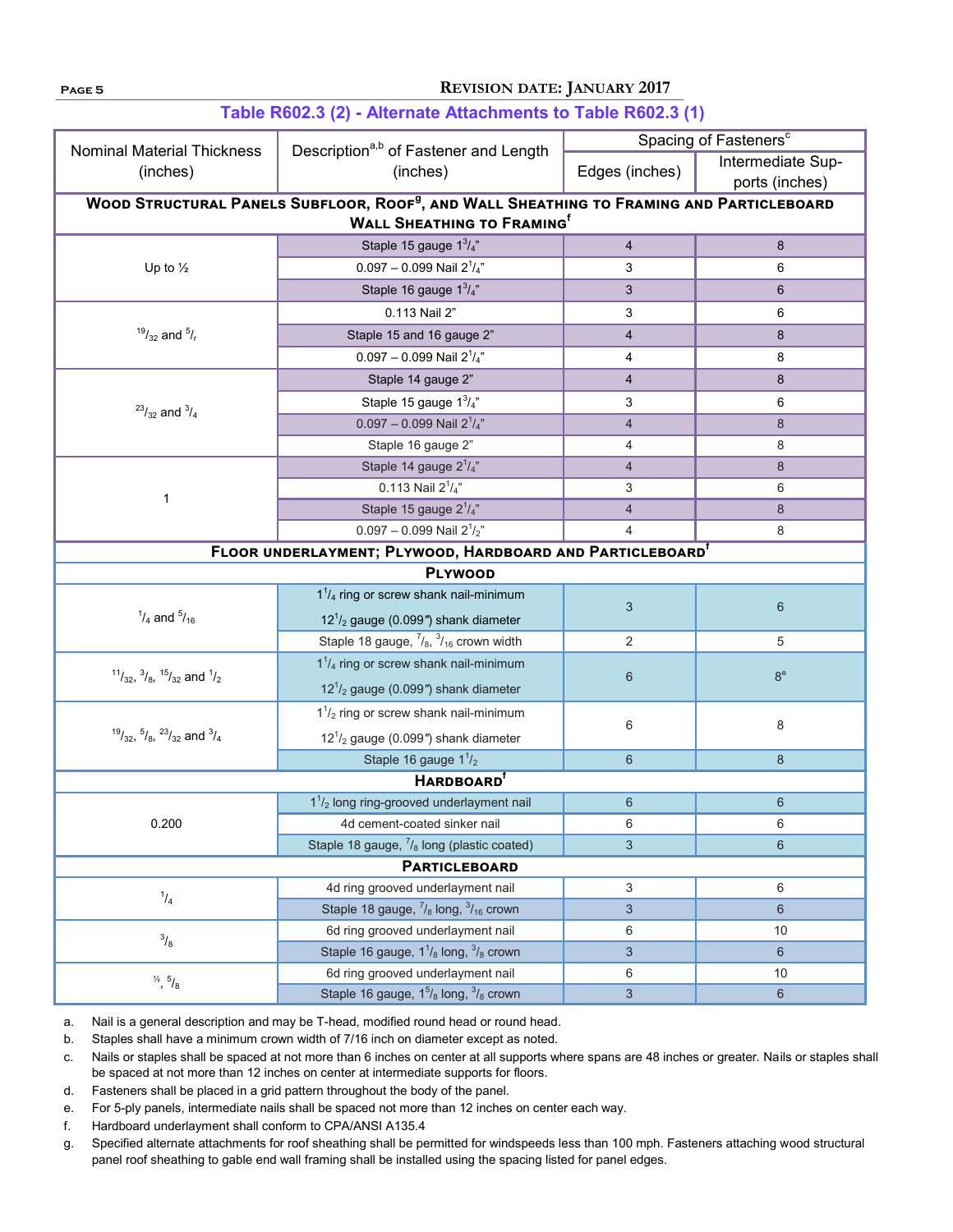### **EXTERIOR WALL FASTENER SCHEDULE Page 6**

| <b>Minimum Nail</b> |                         | <b>Minimum</b>                    | <b>Minimum</b>          | <b>Maximum</b>                     | <b>Panel Nail Spacing</b> |                         | <b>Maximum Wind Speed (mph)</b> |              |     |
|---------------------|-------------------------|-----------------------------------|-------------------------|------------------------------------|---------------------------|-------------------------|---------------------------------|--------------|-----|
|                     |                         | <b>Wood Struc-</b><br>tural Panel | <b>Nominal</b><br>Panel | <b>Wall Stud</b><br><b>Spacing</b> | Edges                     | Field                   | Wind Exposure category          |              |     |
| Size                | Penetration<br>(inches) | <b>Span Rating</b>                | <b>Thickness</b>        | (inches)                           | (inches o.c.)             | <i>(inches)</i><br>O.C. | B.                              | $\mathsf{C}$ | D.  |
| 6d Common           | 1.5                     | 24/0                              | 3/8                     | 16                                 | 6                         | 12                      | 110                             | 90           | 85  |
|                     |                         |                                   |                         | 16                                 | 6                         | 12                      | 130                             | 110          | 105 |
| 8d Common           | 1.75                    | 24/16                             | 7/16                    | 24                                 | 6                         | 12                      | 110                             | 90           | 85  |

# **Table R602.3 (3) - Requirements for Wood Structural Panel Wall Sheathing Used to Resist Wind Pressures a, b, c**

a. Panel strength axis parallel or perpendicular to supports. Three ply plywood sheathing with studs spaced more than 16 inches on center shall be applied with panel strength axis perpendicular to supports.

b. Table is based on wind pressures acting toward and away from building surfaces per Section R301.2. Lateral bracing requirements shall be in accordance with Section R602.10.

c. Wood structural panels with span ratings of Wall-16 or Wall-24 shall be permitted as an alternate to panels with a 24/0 span rating. Plywood siding rated 16 o.c. or 24 o.c. shall be permitted as an alternate to panels with a 24/6 span rating. Wall-16 and Plywood siding 16"o.c. shall be used with studs spaced a maximum of 16 inches on center.

# **Table R602.3 (4) - Allowable Spans for Particleboard Wall Sheathing<sup>a</sup>**

| <b>Thickness</b><br>(inch) | Grade             | <b>Stud Spacing (inches)</b> |                                                                   |  |  |  |
|----------------------------|-------------------|------------------------------|-------------------------------------------------------------------|--|--|--|
|                            |                   |                              | When siding is nailed to studs When siding is nailed to sheathing |  |  |  |
| 3/8                        | M-1 exterior glue | 16                           | -                                                                 |  |  |  |
| 1/2                        | M-2 exterior glue | 16                           | 16                                                                |  |  |  |

a. Wall sheathing not exposed to weather. If the panels are applied horizontally, the end joints of the panel shall be offset so that four panels corners will not meet. All panel edges must be supported. Leave a 1/16 inch gap between panels and nail no closer than 3/8 inch from panel edges.